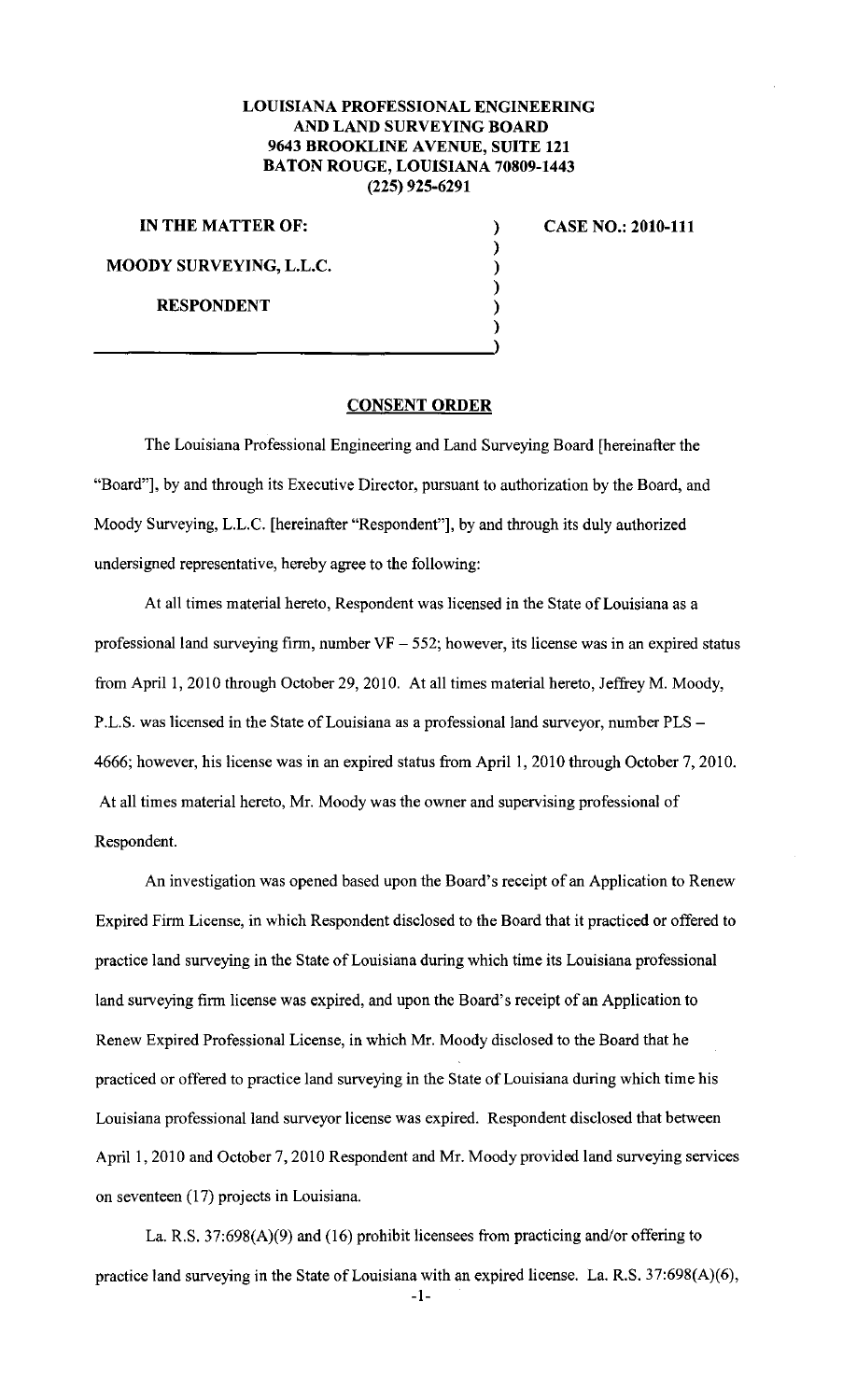*to wit* LAC Title 46:LXI§2305, requires that (a) all firms designate one or more supervising professionals who are active employees of the firm and (b) all professional services provided by a firm must be performed under the responsible charge of one or more of its supervising professionals. La. R.S. 37:698(H) permits the Board to take disciplinary action against persons who violate La. R.S. 37:698(A)(9) and (16) and La. R.S. 37:698(A)(6), *to wit* LAC Title 46:LXI§2305, upon a finding of guilt following the preferral of charges, notice and hearing and a majority vote of its entire membership authorized to participate in the proceeding. La. R.S. 37:698(A)(6), (9) and (16), La. R.S. 37:698(H) and LAC Title 46:LXI§2305 were in effect at all times material hereto.

It is undisputed that (a) Respondent's license to practice and/or offer to practice land surveying in Louisiana was expired from April 1, 2010 through October 29, 2010, (b) Mr. Moody's license to practice and/or offer to practice land surveying in Louisiana was expired from April 1, 2010 through October 7, 2010, (c) from April 1, 2010 to October 7, 2010 Respondent and Mr. Moody practiced and/or offered to practice land surveying in Louisiana, and (d) from April 1, 2010 to October 7, 2010 Respondent practiced and/or offered to practice land surveying in Louisiana without a supervising professional whose license was in an active status.

By letter dated January 14,2011, the Board gave notice to Respondent that it was considering the preferral of charges against Respondent on the grounds that it may have violated (a) La. R.S. 37:698(A)(9)and (16), relative to practicing and/or offering to practice land surveying in the State of Louisiana with an expired license, and (b) La. R.S. 37:698(A)(6), *to* wit LAC Title 46:LXI§2305, relative to practicing and/or offering to practice land surveying in the State of Louisiana without a supervising professional whose license is in an active status.

Wishing to dispense with the need for further disciplinary action and to conclude the instant proceeding without further delay and expense, for the purpose of this proceeding only, Respondent and the Board do hereby enter into this Consent Order, in which Respondent of its own free will consents to the issuance of a Consent Order by the Board, wherein Respondent agrees to (a) pay a fine of five hundred (\$500.00) dollars, (b) pay administrative costs of two hundred eighty-seven and 80/100 (\$287.80) dollars, (c) pay past unpaid renewal fees of one hundred eighty (\$180.00) dollars, (d) have its supervising professional successfully complete the Board's online Louisiana Laws and Rules Quiz, and (e) the publishing of this Consent Order on

-2-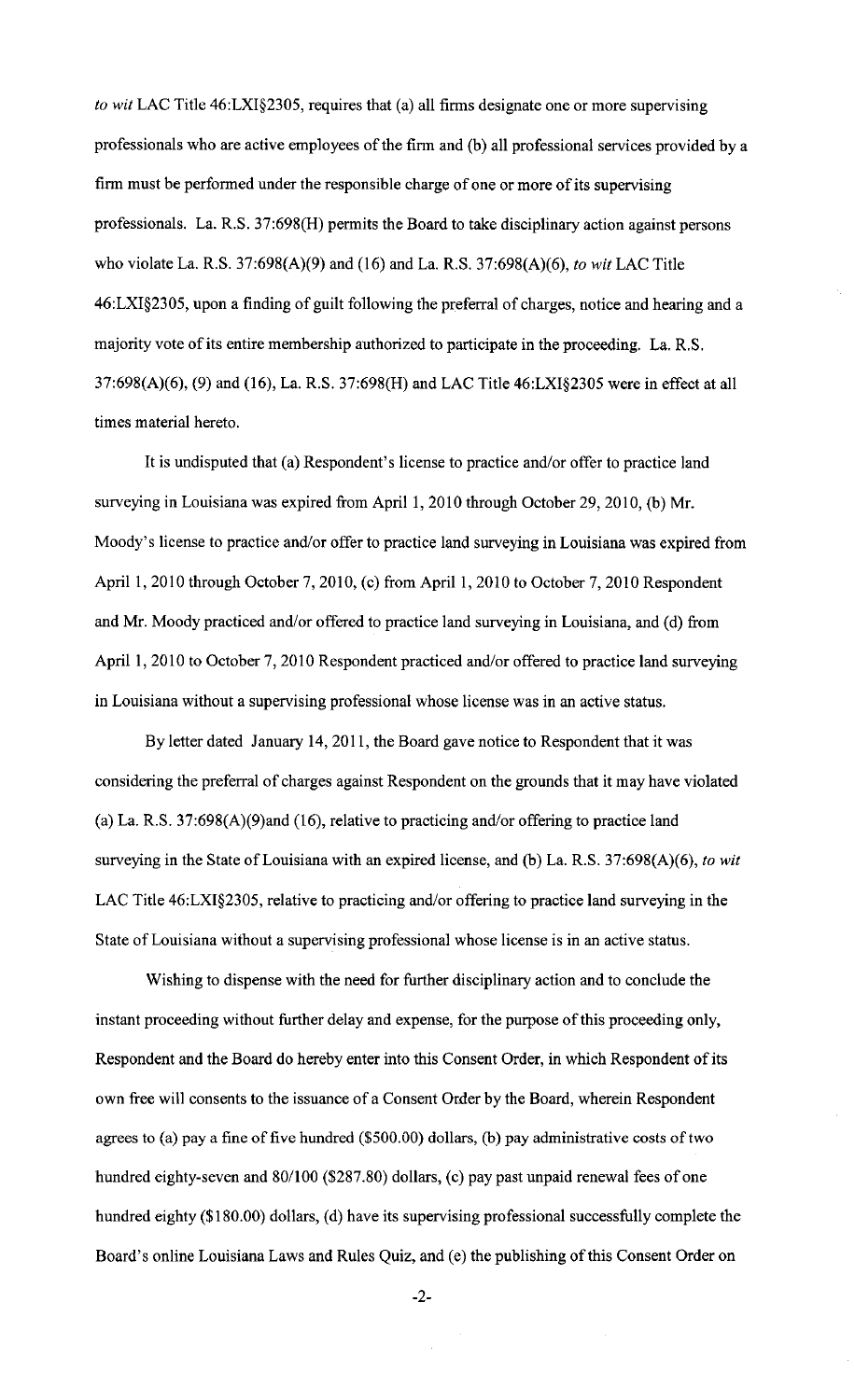the Board's website and a summary of this matter in the Board's official journal, the Louisiana Engineer and Surveyor Journal, and the reporting of this matter to the National Council of Examiners for Engineering and Surveying (NCEES), identifying Respondent by name.

Respondent acknowledges violations of the referenced Jaws and/or rules regarding the practicing of and/or offering to practice land surveying in the State of Louisiana with an expired license and without a supervising professional whose license is in an active status. Respondent acknowledges awareness of said laws and/or rules and states that it will comply with all applicable laws and rules henceforth. Respondent has been advised of its right to be represented by counsel before the Board and/or to appear at any hearing personally or by counsel and present witnesses and evidence in its own behalf, and it hereby waives this right and its right to appeal; and it states affirmatively that it has been afforded all administrative remedies due it under the law.

Therefore, in consideration of the foregoing and by signing this Consent Order, Respondent does hereby waive its right to a hearing before the Board, to the presenting of evidence and witnesses in its behalf, to Findings of Fact and Conclusions of Law in this case, and to judicial review of this Consent Order.

Respondent hereby represents (a) that it fully understands the meaning and intent of this Consent Order, including but not limited to its final and binding effect, (b) that it has voluntarily entered into this Consent Order and that no other promise or agreement of any kind has been made to or with it by any person whatsoever to cause the execution of this instrument and (c) that the sanctions set forth in this Consent Order do not prevent the Board from taking further disciplinary or enforcement action against Respondent on matters not specifically addressed in this Consent Order.

WHEREFORE, the Louisiana Professional Engineering and Land Surveying Board and Respondent agree that:

I. Respondent shall pay a fine of five hundred (\$500.00) dollars, which shall be tendered to the Board by certified check payable to the Board, due upon the signing of this Consent Order; and